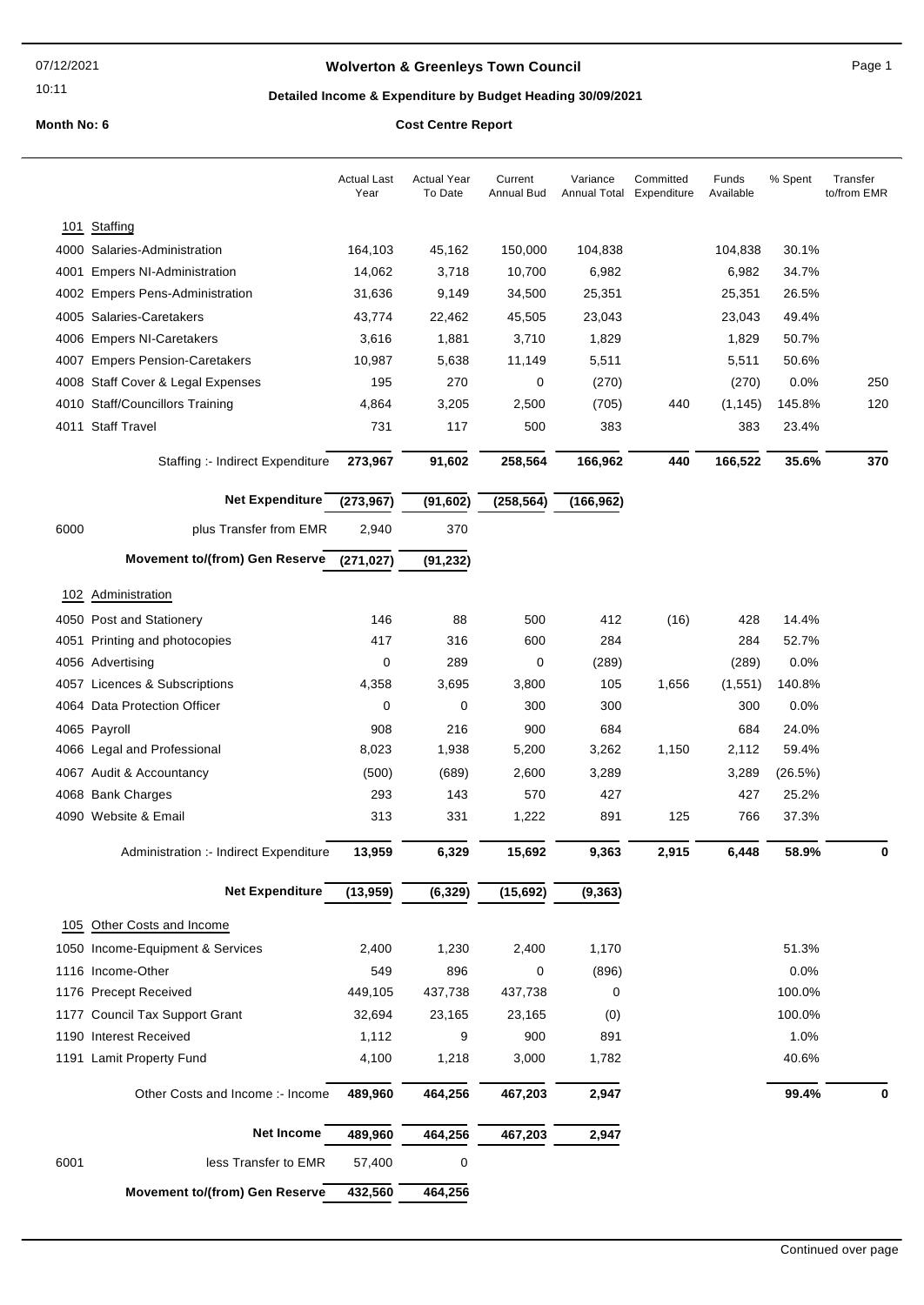10:11

## **Wolverton & Greenleys Town Council** Manual Page 2

## **Detailed Income & Expenditure by Budget Heading 30/09/2021**

**Month No: 6 C** 

|          |                                           | <b>Actual Last</b><br>Year | <b>Actual Year</b><br>To Date | Current<br>Annual Bud | Variance<br>Annual Total | Committed<br>Expenditure | Funds<br>Available | % Spent | Transfer<br>to/from EMR |
|----------|-------------------------------------------|----------------------------|-------------------------------|-----------------------|--------------------------|--------------------------|--------------------|---------|-------------------------|
| 201      | <b>Town Hall-Running</b>                  |                            |                               |                       |                          |                          |                    |         |                         |
|          | 1000 Rent from Tenants                    | 20,232                     | 10,392                        | 20,760                | 10,368                   |                          |                    | 50.1%   |                         |
|          | 1010 Library Recharges                    | 7,000                      | 3,500                         | 7,000                 | 3,500                    |                          |                    | 50.0%   |                         |
|          | 1110 Income-Meeting Room                  | 14                         | 0                             | 500                   | 500                      |                          |                    | 0.0%    |                         |
|          | 1116 Income-Other                         | 1,021                      | 761                           | 500                   | (261)                    |                          |                    | 152.2%  |                         |
|          | Town Hall-Running :- Income               | 28,267                     | 14,653                        | 28,760                | 14,107                   |                          |                    | 50.9%   | 0                       |
|          | 4058 IT Costs                             | 7,340                      | 8,219                         | 8,600                 | 381                      |                          | 381                | 95.6%   |                         |
|          | 4100 Rates                                | 5,993                      | 5,993                         | 6,100                 | 107                      |                          | 107                | 98.2%   |                         |
|          | 4101 Water Charges                        | 377                        | 24                            | 400                   | 376                      |                          | 376                | 6.1%    |                         |
| 4110 Gas |                                           | 3,385                      | 996                           | 2,000                 | 1,004                    |                          | 1,004              | 49.8%   |                         |
|          | 4111 Electricity                          | 2,508                      | 1,160                         | 4,325                 | 3,165                    |                          | 3,165              | 26.8%   |                         |
|          | 4115 Telephone                            | 13                         | 16                            | 1,300                 | 1,284                    |                          | 1,284              | 1.2%    |                         |
|          | 4116 Internet                             | 597                        | 271                           | 650                   | 379                      |                          | 379                | 41.7%   |                         |
|          | 4120 Town Hall-Minor Expenses             | 294                        | 674                           | 1,500                 | 826                      | 35                       | 791                | 47.3%   |                         |
|          | 4125 Town Hall-Maintenance                | 4,693                      | 4,612                         | 1,000                 | (3,612)                  | 187                      | (3,799)            | 479.9%  | 4,611                   |
|          | 4126 Cleaning                             | 5,582                      | 1,430                         | 7,050                 | 5,620                    |                          | 5,620              | 20.3%   |                         |
|          | 4128 Town Hall-Security                   | 1,035                      | 2,250                         | 1,300                 | (950)                    |                          | (950)              | 173.1%  | 2,250                   |
|          | 4140 PWLB-Repayments                      | 40,953                     | 20,476                        | 41,000                | 20,524                   |                          | 20,524             | 49.9%   |                         |
|          | 4315 Equipmt Purchase & Maint.            | 3,339                      | 3,088                         | 15,500                | 12,413                   |                          | 12,413             | 19.9%   |                         |
|          | Town Hall-Running :- Indirect Expenditure | 76,109                     | 49,210                        | 90,725                | 41,515                   | 221                      | 41,294             | 54.5%   | 6,861                   |
|          | Net Income over Expenditure               | (47, 842)                  | (34, 557)                     | (61, 965)             | (27, 408)                |                          |                    |         |                         |
| 6000     | plus Transfer from EMR                    | $\pmb{0}$                  | 6,861                         |                       |                          |                          |                    |         |                         |
|          | <b>Movement to/(from) Gen Reserve</b>     | (47, 842)                  | (27, 696)                     |                       |                          |                          |                    |         |                         |
|          |                                           |                            |                               |                       |                          |                          |                    |         |                         |
|          | 203 Leased Assets                         |                            |                               |                       |                          |                          |                    |         |                         |
|          | 4152 Greenleys Depot                      | 1,768                      | (1,504)                       | 2,000                 | 3,504                    |                          | 3,504              | (75.2%) |                         |
|          | 4153 Water Tower                          | 2,084                      | 1,797                         | 500                   | (1, 297)                 |                          | (1, 297)           | 359.3%  |                         |
|          | 4155 Urban Farm                           | 140                        | 0                             | 500                   | 500                      |                          | 500                | 0.0%    |                         |
|          | Leased Assets :- Indirect Expenditure     | 3,992                      | 293                           | 3,000                 | 2,707                    | $\pmb{0}$                | 2,707              | 9.8%    | 0                       |
|          | <b>Net Expenditure</b>                    | (3,992)                    | (293)                         | (3,000)               | (2,707)                  |                          |                    |         |                         |
|          | 210 Allotments                            |                            |                               |                       |                          |                          |                    |         |                         |
|          | 1020 Community Orchard                    | 47                         | 0                             | 58                    | 58                       |                          |                    | 0.0%    |                         |
|          | 1021 Hodge Furze                          | 51                         | (49)                          | 0                     | 49                       |                          |                    | 0.0%    |                         |
|          | 1022 Old Wolverton                        | 675                        | 5                             | 706                   | 701                      |                          |                    | 0.7%    |                         |
|          | 1023 Stacey Hill                          | 5,591                      | 243                           | 5,809                 | 5,566                    |                          |                    | 4.2%    |                         |
|          | Allotments :- Income                      | 6,364                      | 199                           | 6,573                 | 6,374                    |                          |                    | 3.0%    | 0                       |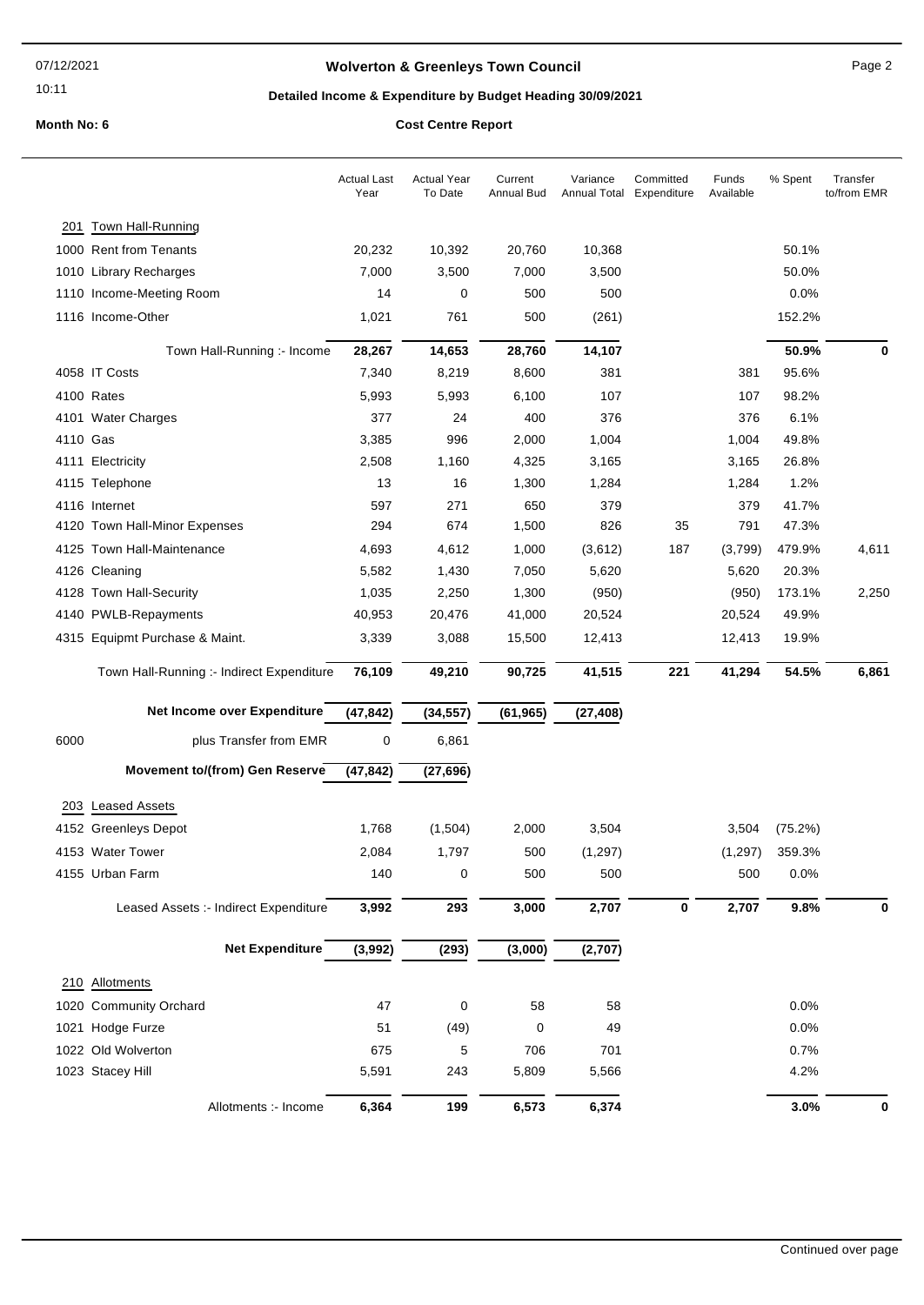#### 07/12/2021

#### 10:11

## **Wolverton & Greenleys Town Council** Manual Page 3

## **Detailed Income & Expenditure by Budget Heading 30/09/2021**

|          |                                            | <b>Actual Last</b><br>Year | <b>Actual Year</b><br>To Date | Current<br>Annual Bud | Variance  | Committed<br>Annual Total Expenditure | Funds<br>Available | % Spent | Transfer<br>to/from EMR |
|----------|--------------------------------------------|----------------------------|-------------------------------|-----------------------|-----------|---------------------------------------|--------------------|---------|-------------------------|
|          | 4209 In Bloom                              | 0                          | 30                            | 0                     | (30)      |                                       | (30)               | 0.0%    |                         |
|          | 4400 General Allotment Costs               | 404                        | 62                            | 0                     | (62)      |                                       | (62)               | 0.0%    |                         |
|          | 4405 Stacey Hill Expenses                  | 1,854                      | 1,526                         | 1,750                 | 224       | 197                                   | 27                 | 98.5%   |                         |
|          | 4407 Old Wolverton                         | 429                        | 119                           | 490                   | 371       |                                       | 371                | 24.3%   |                         |
|          | 4408 Orchard Allotments                    | 332                        | 78                            | 350                   | 272       |                                       | 272                | 22.2%   |                         |
|          | Allotments :- Indirect Expenditure         | 3,018                      | 1,815                         | 2,590                 | 775       | 197                                   | 578                | 77.7%   | 0                       |
|          | Net Income over Expenditure                | 3,346                      | (1,615)                       | 3,983                 | 5,598     |                                       |                    |         |                         |
|          | 301 Community Grants                       |                            |                               |                       |           |                                       |                    |         |                         |
|          | 1117 Income-Grants                         | 30,254                     | (7,600)                       | 0                     | 7,600     |                                       |                    | 0.0%    | 7,600                   |
|          | Community Grants :- Income                 | 30,254                     | (7,600)                       | 0                     | 7,600     |                                       |                    |         | 7,600                   |
|          | 4200 Remembrance                           | 38                         | 69                            | 700                   | 631       | 16                                    | 615                | 12.1%   |                         |
|          | 4201 Grants                                | 9,540                      | 7,000                         | 8,000                 | 1,000     | 406                                   | 595                | 92.6%   | 7,000                   |
| 4207 CAB |                                            | 0                          | 2,925                         | 7,500                 | 4,575     |                                       | 4,575              | 39.0%   |                         |
|          | 4379 New Projects                          | 698                        | 247                           | 0                     | (247)     |                                       | (247)              | 0.0%    | 247                     |
|          | Community Grants :- Indirect Expenditure   | 10,276                     | 10,241                        | 16,200                | 5,959     | 421                                   | 5,538              | 65.8%   | 7,247                   |
|          | Net Income over Expenditure                | 19,978                     | (17, 841)                     | (16, 200)             | 1,641     |                                       |                    |         |                         |
| 6000     | plus Transfer from EMR                     | 0                          | 14,847                        |                       |           |                                       |                    |         |                         |
| 6001     | less Transfer to EMR                       | 19,000                     | 0                             |                       |           |                                       |                    |         |                         |
|          | <b>Movement to/(from) Gen Reserve</b>      | 978                        | (2,994)                       |                       |           |                                       |                    |         |                         |
|          | 305 Community Projects                     |                            |                               |                       |           |                                       |                    |         |                         |
|          | 1002 In Bloom income                       | 0                          | 20                            | 0                     | (20)      |                                       |                    | 0.0%    |                         |
|          | 1100 Income-Newsletter & Adverts           | 1,818                      | 952                           | 3,000                 | 2,048     |                                       |                    | 31.7%   |                         |
|          | 1125 Hodge Lea Meeting Place               | 795                        | 1,015                         | 4,500                 | 3,485     |                                       |                    | 22.6%   |                         |
|          | Community Projects :- Income               | 2,613                      | 1,987                         | 7,500                 | 5,513     |                                       |                    | 26.5%   | 0                       |
|          | 4230 Floodlight Running Costs              | 220                        | 268                           | 375                   | 107       |                                       | 107                | 71.5%   |                         |
|          | 4231 Digital Inclusion                     | (59)                       | 0                             | 1,000                 | 1,000     |                                       | 1,000              | 0.0%    |                         |
|          | 4235 Newsletter Costs                      | 18,012                     | 5,524                         | 15,500                | 9,976     | 640                                   | 9,336              | 39.8%   |                         |
|          | 4261 Hodge Lea Meeting Place               | 3,696                      | 2,152                         | 4,500                 | 2,348     |                                       | 2,348              | 47.8%   |                         |
|          | 4263 Greenleys Community Garden            | 0                          | 0                             | 0                     | 0         | (1,025)                               | 1,025              | 0.0%    |                         |
|          | 4265 Youth work                            | 0                          | 0                             | 500                   | 500       |                                       | 500                | 0.0%    |                         |
|          | 4315 Equipmt Purchase & Maint.             | 0                          | 41                            | 0                     | (41)      |                                       | (41)               | 0.0%    |                         |
|          | 4379 New Projects                          | 1,534                      | 90                            | 10,000                | 9,910     |                                       | 9,910              | 0.9%    | 90                      |
|          | Community Projects :- Indirect Expenditure | 23,403                     | 8,075                         | 31,875                | 23,800    | (385)                                 | 24,185             | 24.1%   | $90\,$                  |
|          | Net Income over Expenditure                | (20, 790)                  | (6,088)                       | (24, 375)             | (18, 288) |                                       |                    |         |                         |
| 6000     | plus Transfer from EMR                     | 1,093                      | 90                            |                       |           |                                       |                    |         |                         |
|          | <b>Movement to/(from) Gen Reserve</b>      | (19, 697)                  | (5,998)                       |                       |           |                                       |                    |         |                         |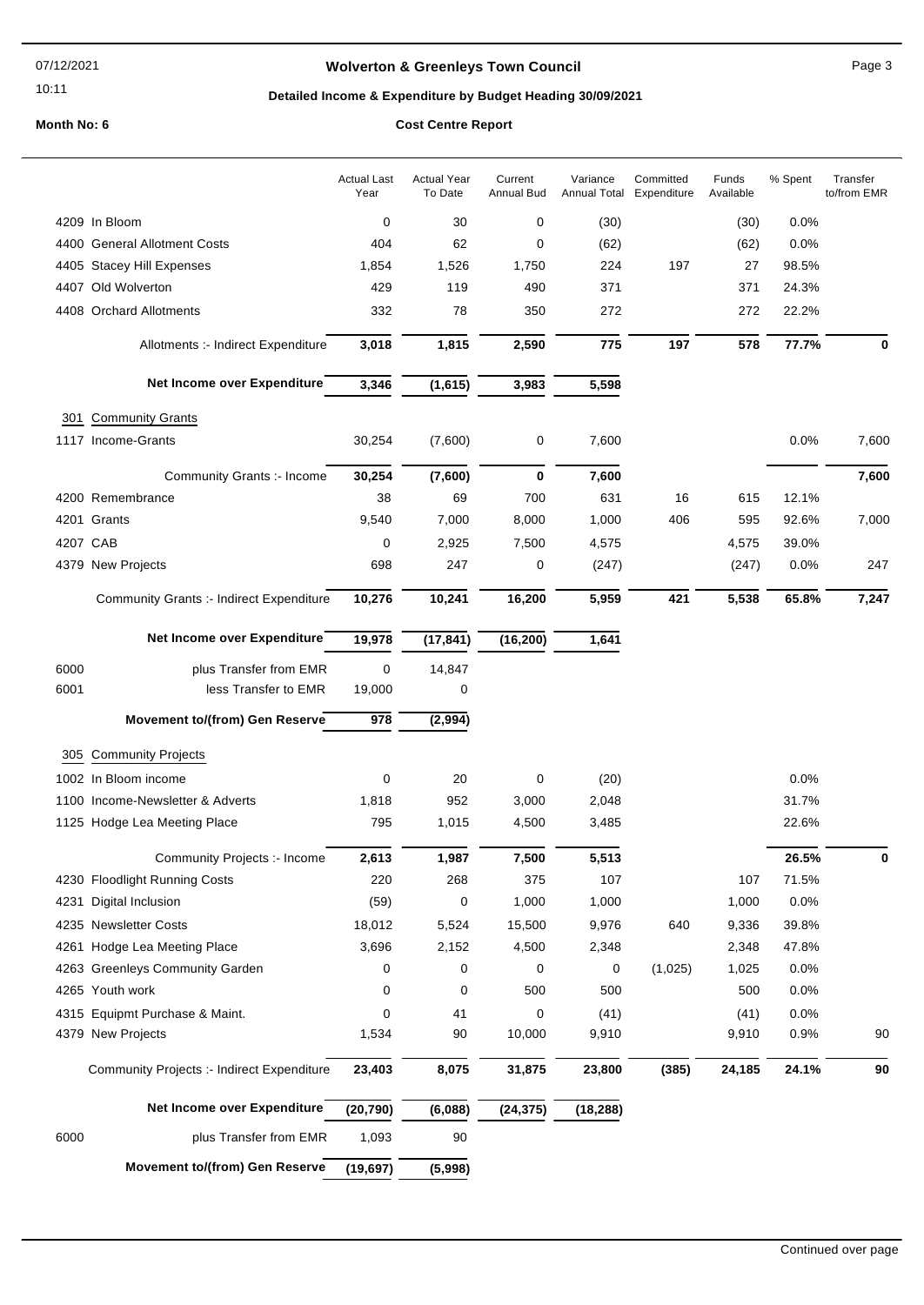10:11

## **Wolverton & Greenleys Town Council Contract Contract Contract Page 4**

## **Detailed Income & Expenditure by Budget Heading 30/09/2021**

|      |                                                 | <b>Actual Last</b><br>Year | <b>Actual Year</b><br>To Date | Current<br><b>Annual Bud</b> | Variance<br>Annual Total | Committed<br>Expenditure | Funds<br>Available | % Spent | Transfer<br>to/from EMR |
|------|-------------------------------------------------|----------------------------|-------------------------------|------------------------------|--------------------------|--------------------------|--------------------|---------|-------------------------|
|      | 310 Community Events                            |                            |                               |                              |                          |                          |                    |         |                         |
|      | 1105 Income-Twinning                            | 0                          | 0                             | 1,000                        | 1,000                    |                          |                    | 0.0%    |                         |
|      | 1106 Income - Fireworks                         | 0                          | 0                             | 2,300                        | 2,300                    |                          |                    | 0.0%    |                         |
|      | 1107 Income - Town Trail App                    | 0                          | 0                             | 500                          | 500                      |                          |                    | 0.0%    |                         |
|      | 1108 Income-New projects                        | (350)                      | 0                             | $\mathbf 0$                  | 0                        |                          |                    | 0.0%    |                         |
|      | 1109 Income - Summer Festival                   | (120)                      | 0                             | 0                            | 0                        |                          |                    | 0.0%    |                         |
|      | Community Events :- Income                      | (470)                      | 0                             | 3,800                        | 3,800                    |                          |                    | 0.0%    | 0                       |
|      | 4274 Summer Festival                            | 519                        | 0                             | 2,500                        | 2,500                    |                          | 2,500              | 0.0%    |                         |
|      | 4275 Town Twinning                              | 50                         | 0                             | 1,000                        | 1,000                    |                          | 1,000              | 0.0%    |                         |
|      | 4277 Fireworks                                  | 0                          | 1,563                         | 8,500                        | 6,938                    | 1,388                    | 5,550              | 34.7%   |                         |
|      | 4278 Lantern Festival                           | 1,821                      | 0                             | 5,140                        | 5,140                    |                          | 5,140              | 0.0%    |                         |
|      | <b>Community Events :- Indirect Expenditure</b> | 2,390                      | 1,563                         | 17,140                       | 15,578                   | 1,388                    | 14,190             | 17.2%   | 0                       |
|      | Net Income over Expenditure                     | (2,860)                    | (1, 563)                      | (13, 340)                    | (11, 778)                |                          |                    |         |                         |
| 6000 | plus Transfer from EMR                          | 1,038                      | 0                             |                              |                          |                          |                    |         |                         |
| 6001 | less Transfer to EMR                            | (574)                      | 0                             |                              |                          |                          |                    |         |                         |
|      | <b>Movement to/(from) Gen Reserve</b>           | (1, 248)                   | (1, 562)                      |                              |                          |                          |                    |         |                         |
|      | <b>Town Upkeep</b>                              |                            |                               |                              |                          |                          |                    |         |                         |
| 401  | 4209 In Bloom                                   | 2,556                      | 135                           | 2,500                        | 2,365                    | 716                      | 1,649              | 34.0%   |                         |
|      | 4300 Christmas Lights Running                   | 0                          | 16                            | 250                          | 234                      |                          | 234                | 6.2%    |                         |
|      | 4301 Christmas Trees                            | 0                          | 0                             | 0                            | 0                        | 14                       | (14)               | 0.0%    |                         |
|      | 4302 Dog Waste Collection                       | 12,713                     | 3,969                         | 12,000                       | 8,031                    |                          | 8,031              | 33.1%   |                         |
|      | 4303 Road Sweeping                              | 1,653                      | 0                             | 0                            | 0                        |                          | $\mathbf 0$        | 0.0%    |                         |
|      | 4310 Caretaker Costs                            | 276                        | 73                            | 100                          | 27                       |                          | 27                 | 72.8%   |                         |
|      | 4315 Equipmt Purchase & Maint.                  | 0                          | 0                             | 0                            | 0                        | 2,201                    | (2,201)            | 0.0%    |                         |
|      | 4316 Planting                                   | 15,263                     | 5,201                         | 14,000                       | 8,799                    | 700                      | 8,099              | 42.1%   | 187                     |
|      | 4319 Weed Machine Operation                     | 0                          | 954                           | 0                            | (954)                    |                          | (954)              | 0.0%    |                         |
|      | 4320 Vehicle Running Costs                      | 2,571                      | 1,218                         | 2,000                        | 782                      | 223                      | 559                | 72.0%   |                         |
|      | Town Upkeep :- Indirect Expenditure             | 35,033                     | 11,565                        | 30,850                       | 19,285                   | 3,854                    | 15,431             | 50.0%   | 187                     |
|      | <b>Net Expenditure</b>                          | (35, 033)                  | (11, 565)                     | (30, 850)                    | (19, 285)                |                          |                    |         |                         |
| 6000 | plus Transfer from EMR                          | 2,223                      | 187                           |                              |                          |                          |                    |         |                         |
| 6001 | less Transfer to EMR                            | 240                        | 0                             |                              |                          |                          |                    |         |                         |
|      | <b>Movement to/(from) Gen Reserve</b>           | (33,050)                   | (11, 378)                     |                              |                          |                          |                    |         |                         |
|      |                                                 |                            |                               |                              |                          |                          |                    |         |                         |
| 405  | <b>Town Upkeep-Projects</b>                     |                            |                               |                              |                          |                          |                    |         |                         |
|      | 4315 Equipmt Purchase & Maint.                  | 0                          | 0                             | 0                            | 0                        | 950                      | (950)              | 0.0%    |                         |